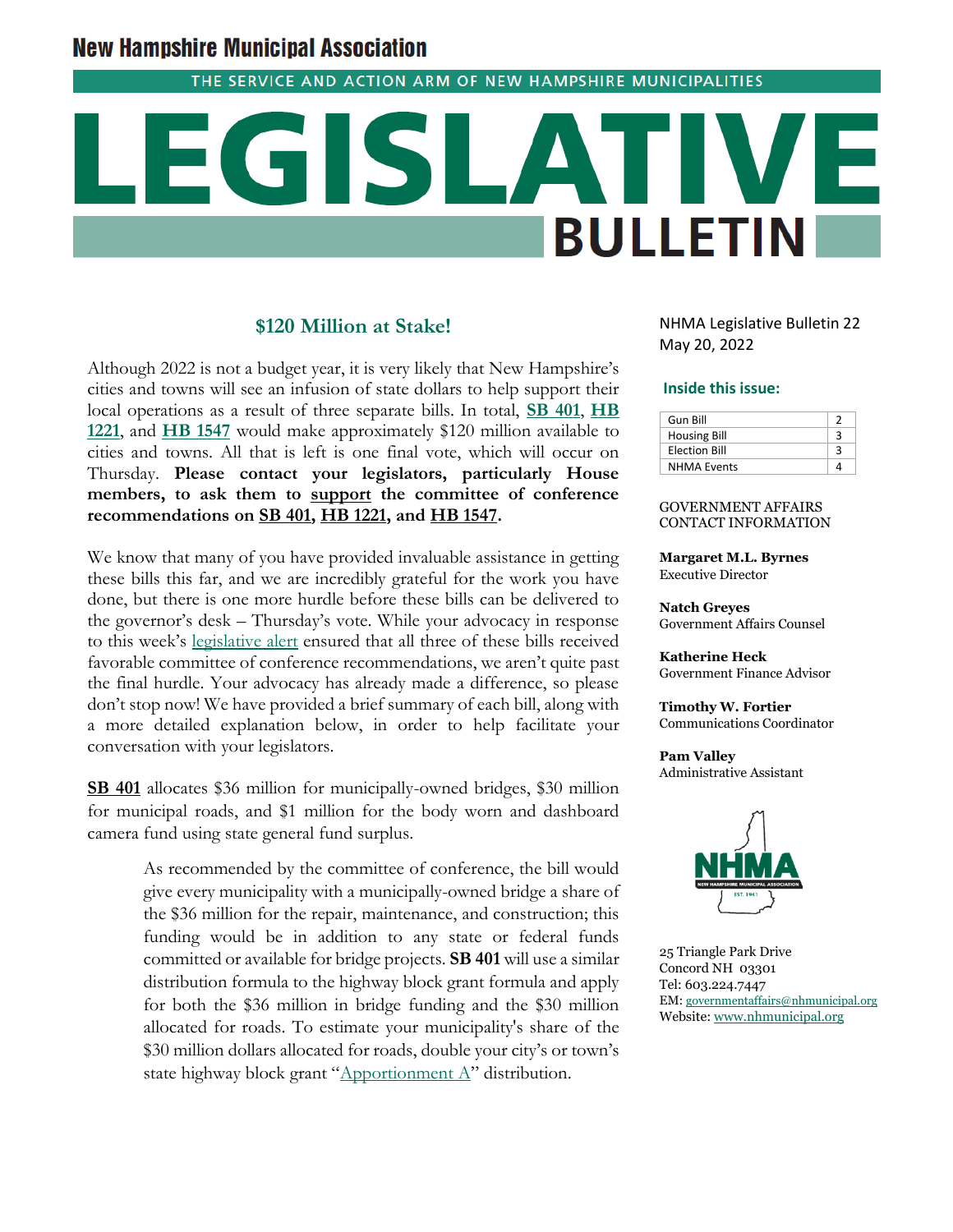**SB 401** would also appropriate \$1 million dollars for the purchase of body-worn or dashboard cameras, software maintenance for the cameras, and maintenance and storage of data related to the cameras. Municipalities can be reimbursed up to \$50,000 toward these expenses.

**HB 1221** allocates \$27.7 million for the employer share of the New Hampshire Retirement System (NHRS) contribution for Group I teachers and Group II police and fire employees.

This bill would provide a *one-time* payment by the state of 7.5 percent of the employer contribution costs for teachers, police, and firefighters in fiscal year 2023. To calculate the estimated savings for your municipality, reduce by 7.5% your NHRS employer contribution for teachers, police, and fire only.

**HB 1547** would allocate an additional \$25 million to the existing perfluorinated chemical (PFAS) remediation loan fund.

PFAS legislation and the funding needed to maintain safe public drinking water and soil continues to be a focus at the state house. We understand that the New Hampshire Department of Environmental Services has been working with state legislators to formulate a more comprehensive approach to PFAS, and we will be explaining that plan in future *Bulletins*. The current PFAS remediation program would allow municipalities with public water systems and wastewater treatment facilities that meet specific criteria to apply for grants of up to \$1.5 million or 30 percent of the total eligible cost of a project. This new infusion of state dollars would increase the total loan fund from \$50 million to \$75 million and provide additional relief to cities and towns as they work to address PFAS chemicals in their water systems.

In total, these three bills will allocate about \$120 million for municipalities. **Both the House and Senate will vote on these bills on Thursday**. It is critical that local officials contact their legislators, particularly their House members, and emphasize the need to vote for the committee of conference recommendations on **SB 401, HB 1221,** and **HB 1547**.

# **House Sticks to Its Guns, Shoots Down Gun Bill**

**[HB 307](http://www.gencourt.state.nh.us/bill_status/billinfo.aspx?id=536&inflect=2)**, the very troubling bill that would have punished local officials for innocently adopting an ordinance that restricts the possession of guns on town property, is dead. On Wednesday, the committee of conference hit an impasse, centered around the Senate's amendment that had removed the word "use" from the House bill. This amendment meant that the legislation, if passed, would *not* have prevented (and punished) local officials for adopting ordinances regulating or prohibiting the discharge of firearms on public property, such as near protected water sources or on walking trails—an amendment that greatly improved the bill, although NHMA remained opposed. House members on the committee of conference would not agree to move the bill forward unless the term "use," or something similar, was put back into the bill. There was, however, conversation among committee members about potential similar legislation next year. **Thank you to all the local officials who have spoken to their legislators or testified against this bill over the last two years.**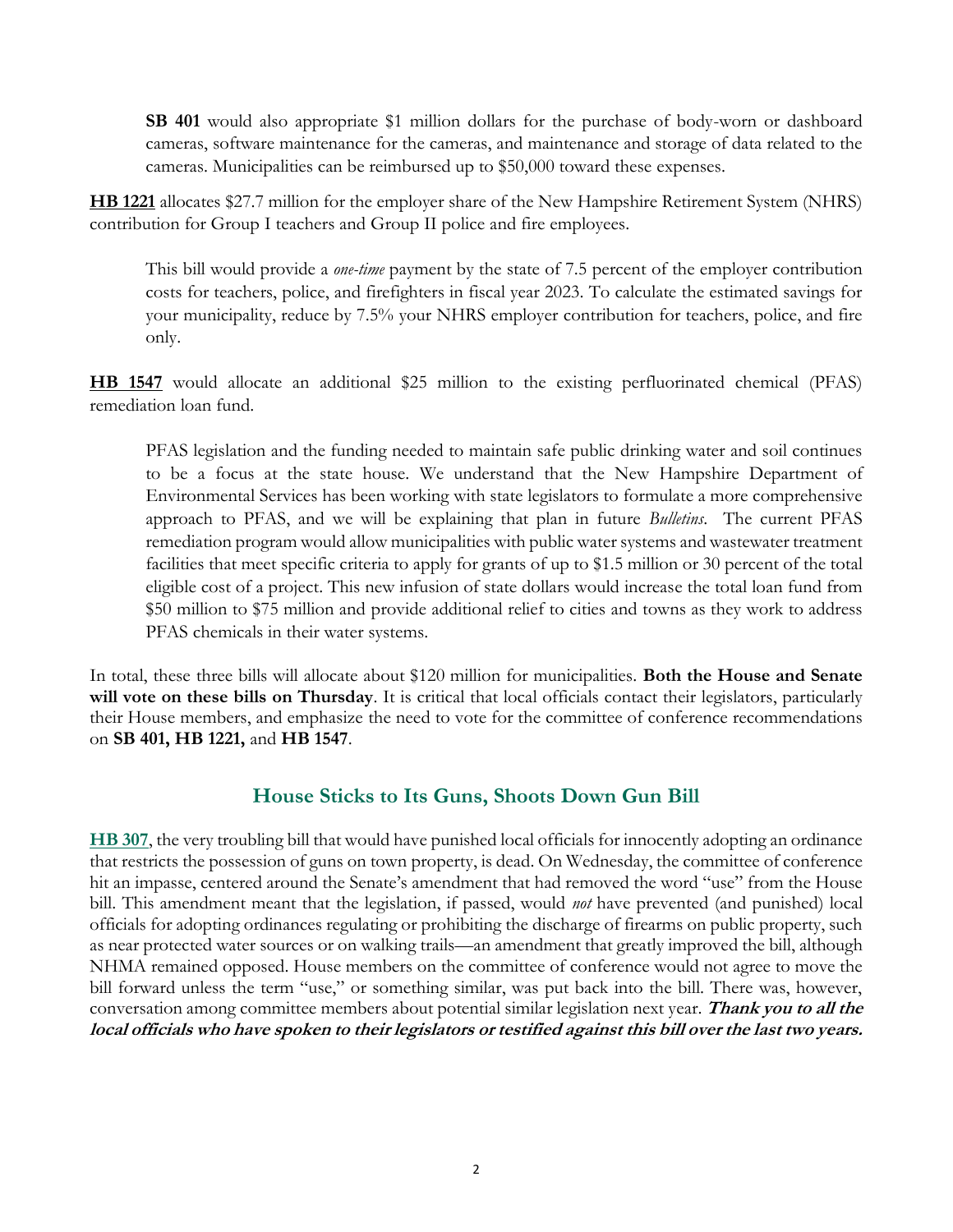# **Housing Bill Survives**

As we mentioned in *[Bulletin](https://www.nhmunicipal.org/legislative-bulletin/2022-nhma-legislative-bulletin-20#28154) #20*, the Senate added most of the underlying language of **SB 400** to **HB 1661** as amendment **[2022-1960s](http://www.gencourt.state.nh.us/bill_status/pdf.aspx?id=35860&q=amendment)**. In the time since we reported on that bill, the House non-concurred with **HB 1661** and that bill headed to committee of conference. After several hard days of negotiation, the House and Senate agreed to keep most of the Senate amendment relative to **SB 400**, but recommended an amendment, [2022-2088-CofC,](http://www.gencourt.state.nh.us/bill_status/pdf.aspx?id=36592&q=amendment) which requires a legislative body vote for some of the processes relative to municipal involvement in housing incentives in TIF districts.

# **Election Official Misconduct Bill Punishes Taxpayers**

On Wednesday, the committee of conference on **HB 1567** recommended [an amendment](http://www.gencourt.state.nh.us/bill_status/pdf.aspx?id=36550&q=amendment) that essentially combines the House and Senate versions of the bill. The resulting amendment proposes changes to [RSA](http://www.gencourt.state.nh.us/rsa/html/LXIII/666/666-3.htm)  [666:3,](http://www.gencourt.state.nh.us/rsa/html/LXIII/666/666-3.htm) the election official misconduct statute, that not only punishes election officials who engage in misconduct, but also fines the municipality whose election they helped run. In other words, the municipality is punished for the bad acts of the individual despite, in many cases, the bad act being done by someone whom no one else in the municipality can supervise in the performance of his or her duties.

Elections are run by elected officials – moderators, clerks, etc. – and like all elected officials there is no legal authority for the entity to which they were elected to oversee the performance of their duties. The theory, of course, is that elected officials who do not perform their duties in a satisfactory manner will not be reelected. (Those who commit crimes while on duty are, of course, a different matter.)

Unfortunately, the amendment recommended by the committee of conference adopts a theory of *respondeat superior*. In modern times, this theory is used in the context of an employee or agent doing something bad that ought to have been prevented by the employer. This may either be a direct prevention, such as saying "don't do that," or by providing specific training that would have anticipated and prevented the bad act. The key to this legal concept is that the entity being held responsible has *supervisory* authority over the individual committing the alleged bad acts.

Of course, the theory of *respondeat superior* does not work in the context of an elected official. The municipality does not have supervisory authority over the elected official. It has no recourse to correct or take remedial action for poor performance. A select board cannot, for instance, vote to remove a poorly performing town moderator. Instead, the town must rely on the voters at the next election to take action, if the poor performance does not rise to near the level of criminality. Levying a fine on the municipality does nothing except cost the taxpayers money. And with no remedial action available to voters until the next election when they can elect someone else—the voters are ultimately the ones being punished.

Holding the elected official responsible for their own bad acts makes sense. We even suggested a solution in Bulletin  $\#12$ : "If an election official has truly failed to perform his or her duties in a material way, it seems the appropriate remedy is to remove the official from office, since the failure to perform duties imposed by law is a violation of the oath of office."

We urge the House and Senate to vote against the committee of conference recommendation, and we are happy to work with legislators next session on language that would appropriately address the response to misdeeds of election officials.